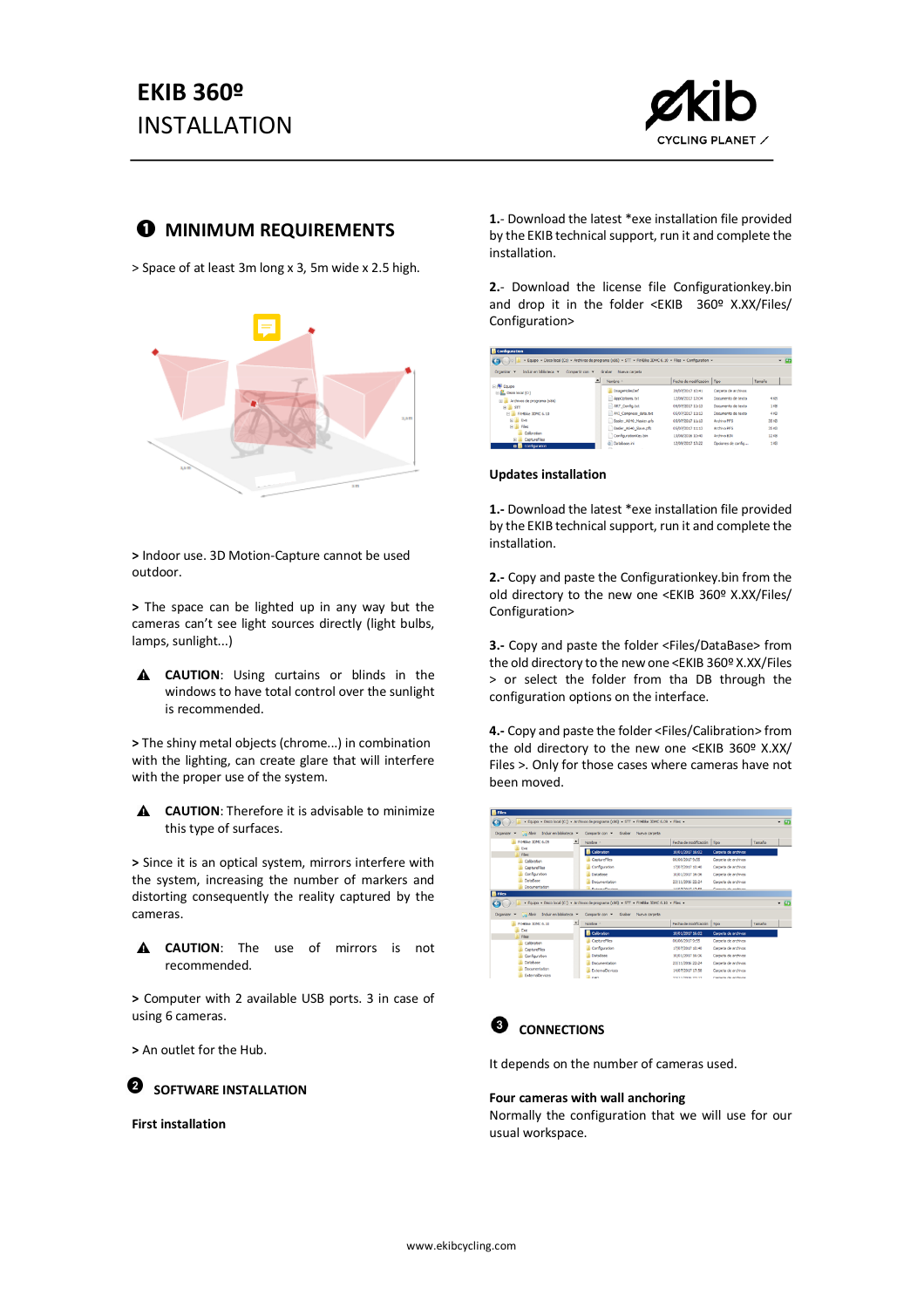

### **Four cameras with tripod**

Normally used for multi-tasking spaces or installations in different locations.



## **Six cameras**

Normally used for multi-tasking spaces or installations in different locations.



- **A CAUTION**: The USB Active Extension Cable can be only used between the Hub and the computer. Never between camera and Hub.
- **WARNING**: The Hub has to be plugged into an outlet before you run the 3D Motion-Capture software. Not doing it may cause damages to the computer.



# **CAMERAS POSITIONING**

**A CAUTION**: For fixed camera positions (without tripod), provide details of the space to Fit4bike in order to select most suitable cameras lens for the specific space.

**1.-** Place the cameras according to the following configuration (approximately).

 $\boldsymbol{i}$ **TIP**. Each camera has a unique id, so any camera could be positioned on any place.



**2.-** Carry out connections according to Chapter 3 (Connections).

**3.-** Position the three floor markers and the calibration tool in the middle of the longitudinal axis.



**4.-** Run the user interface and select "Live video" so we can see what will record each camera.



**5.-** Manipulate the cameras orientation, so that each of them captures the calibration tool in the center of the scene and the three floor markers, leaving them adjusted to the lower edge of the scene.

 $\boldsymbol{i}$ **TIP**. If there is not enough space to fit all markers, you can choose to discard the highest marker of the calibration tool. See the calibration manual.